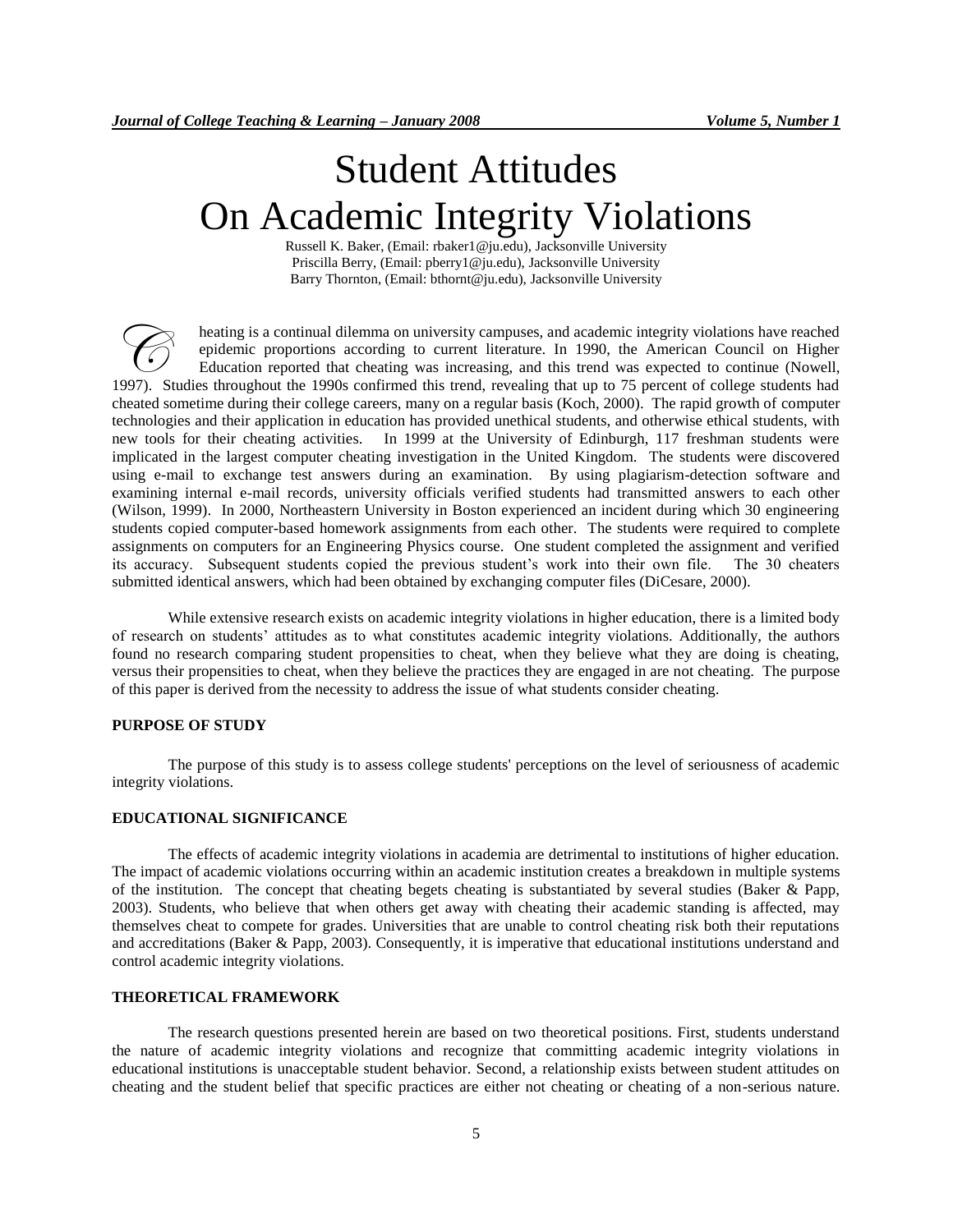Finally, student perceptions and attitudes, regarding the seriousness of committing these similar but distinct types of academic integrity violations, correspond with their actions.

#### **HYPOTHESES**

The following three null hypotheses and corresponding alternative hypotheses are forwarded for this study:

- **H1o:** College students do not understand what constitutes the scope of academic integrity violations.
- **H1a:** College students do understand what constitutes the scope of academic integrity violations.
- **H2o:** ub1=>ub2, College students are equally prone to commit academic integrity violations when they believe an activity constitutes an academic integrity violation as they are when they do not believe an activity constitutes an academic integrity violation.
- H2a: ub1<ub2, College students are less prone to commit academic integrity violations when they believe an activity constitutes an academic integrity violation as they are when they do not believe an activity constitutes an academic integrity violation.
- **H3o:**  $\mu$ 1 >  $\mu$ 2, College students are more prone to commit plagiarism academic integrity volitions when computer technologies are part of an assignment / test than when computer technologies are not used for an assignment / test.
- **H3a:**  $\mu$ c1  $\lt$ =  $\mu$ c2, College students are not more prone to commit plagiarism academic integrity volitions when computer technologies are part of an assignment / test than when computer technologies are not used for an assignment / test.

# **DELIMITATIONS OF THE STUDY**

The study has several delimitations. First, the study is restricted to an analysis of student attitudes towards academic integrity violations. Secondly, the study is restricted to undergraduate students enrolled in a midsize private, southern, urban university. Finally, the study is not intended to be generalized to other students or student body populations.

#### **LIMITATIONS OF THE STUDY**

Limitations for this study include threats to external and internal validity. In the research design/data collection, data analysis, and data interpretation stages the following threats to internal and external validity were noted (Onwuegbuzie, 2003). The limited demographic characteristics of the surveyed population make it difficult to generalize findings to a larger targeted population of individuals. The study was conducted in a medium-sized metropolitan university in the southeastern United States; this regional attribute may make it difficult to generalize to a larger targeted population of individuals.

Prior research indicates that academic dishonesty has consistently existed over a significant period. However, there is little evidence that academic violation findings can be generalized across time. Specificity of variables is another threat to validity because the circumstances, individuals, and outcome variables were specific to this place and time and may not be capable of being generalized. The potential for Type I to Type X error exists in this study (Onwuegbuzie, 2003, Daniel and Onwuegbuzie, 2000).

## **LITERATURE REVIEW**

Academic dishonesty has been a consistent problem for educators for generations. Drake (1941) reported over sixty years ago, "Students in general have no strong sentiments against classroom cheating and will not cooperate to control it" (420). Research, attempting to find correlations between various demographic characteristics of students and the propensity to engage in academic dishonesty, has been ongoing during much of this sixty-year time frame. Research by Parr (1936) and Drake (1941), who engaged in extensive analyses of academic integrity issues prior to World War II, resulted in numerous findings. Students who graduated in the upper one-third of their class were far more honest than those who ranked in the middle and lower thirds (Parr, 1936). The percentage of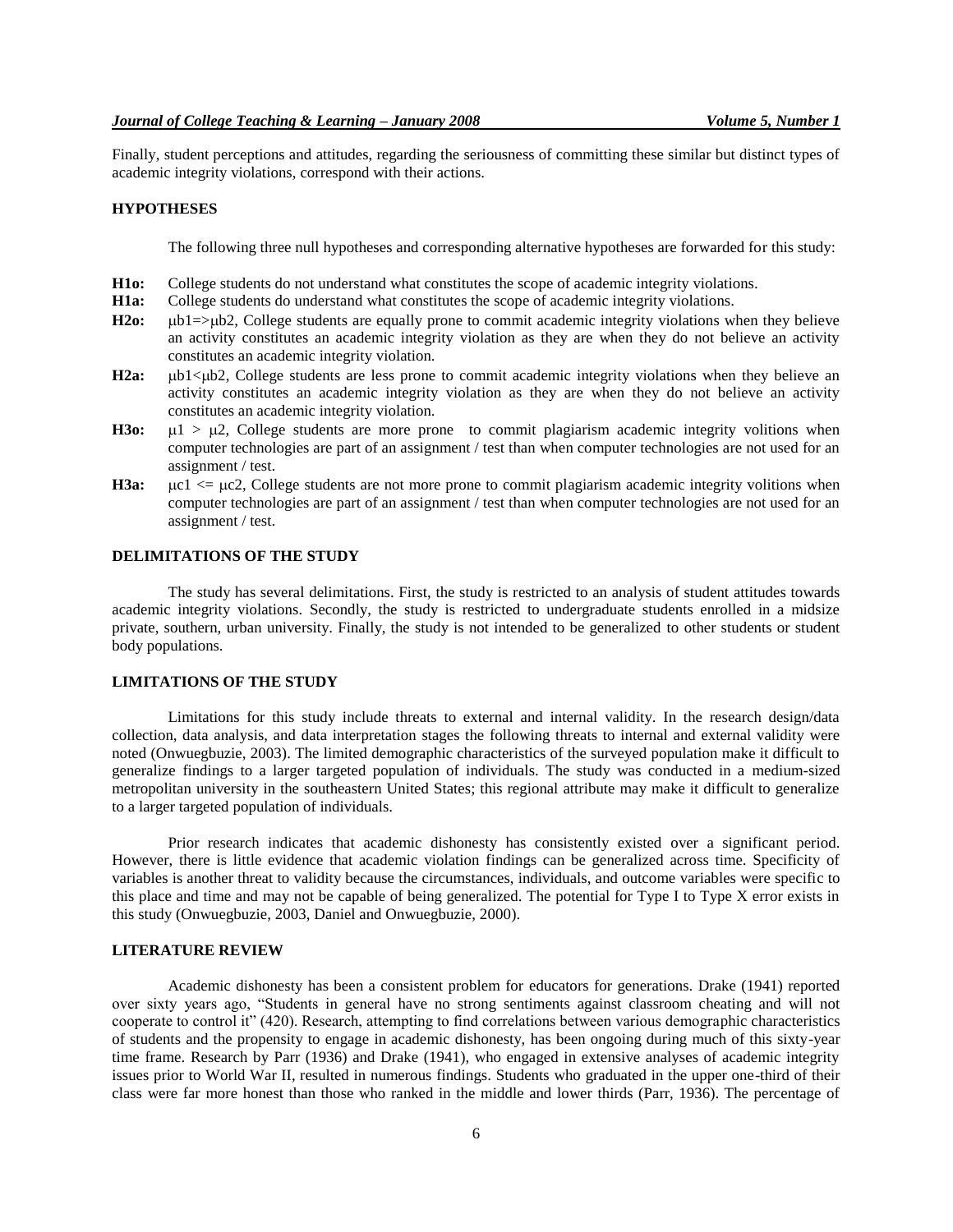cheating increases with an increase in the other-than- academic activities in which the student participates. Parr (1936) found 36 percent of students participating in one activity cheated, and this compared with 57 percent found cheating of those participating in four or more activities. Parr (1936) reported that students become less dishonest as they progressed in their education. Freshman academic violations were reported to be 33 percent higher than sophomores' violations. Furthermore, a strong relationship exists between academic standing and student dishonesty. Parr (1936) reports 18 percent of A students cheat, 35 percent of B students, 44 percent of C students, and 58 percent of D students. This is confirmed by Drake's (1941) study that reported no cheating by A students, 4 percent B students engaged in cheating, 23 percent of C students, 75 percent of D students, and 67 percent of F students. Drake reported a correlation between intelligence-test scores and cheating instances. Of 30 students who engaged in cheating during a test activity, none were in the highest quarter scores on intelligence test, nine were in the second quarter, six in the third quarter, and 15 in the fourth quarter.

Demographic co-relational research continued to be the dominant focus of academic-integrity research through the second half of the twentieth century and into the twenty-first century. Kelly and Worrell (1978) reported students committing academic integrity violations are of a lower ability than their peers, and consequently under pressure to compete with more capable students. Additionally, if other students are known to be cheating, the lowerability non-cheater may feel at a disadvantage (McCabe & Trevino, 1993). Other research found a positive relationship exists between the need for social approval and cheating because of students' need to be considered academically successful (Davis, Grover, Becker, & McGregor, 1992),

## **METHODOLOGY**

This comparison study is intended to evaluate and compare student attitudes towards activities that constitute academic dishonesty. The following discussion addresses the participants, instrument, and procedures that comprise the study. The instrument and study proposal have been reviewed and approved by the Institutional Review Board at the university when the survey was administered.

The pilot instrument (see appendix) is a digitally- administered, forty-five question survey. The instrument is administered using the survey feature in Blackboard ®. A Blackboard survey allows respondents to complete the questionnaire online in absolute confidentiality. The user ID of each respondent is recorded by the Blackboard system, as are the responses, but no correlation is possible between user ID and responses. Data collected for responses to individual questions include the number of total responses and the percent of each possible response.

The Blackboard survey was pilot-tested using approximately eighty student respondents. The pilot test was designed to both evaluate the clarity of individual questions and provide preliminary response direction to the researchers. This would enable adjustment of the methodology and questionnaire if needed. Pretest results are provided herein.

The Blackboard survey capability is limited. Correlation between Likert-scale attitudinal responses and demographic-information responses is not possible within this tool thereby limiting its effectiveness. Consequently, Blackboard was used only for pilot testing attitudinal responses. The complete survey will be submitted using another software technology that has yet to be determined.

All participants will receive the same digital survey instrument. Quantitative questions regarding computer technologies are interspersed within the questionnaire to ascertain if differences in student attitudes and perceptions exist between circumstances that utilize computer technologies and those that do not. Respondents select their response by clicking a radio buttons adjacent to their selection.

#### **PARTICIPANTS**

The student body of a midsize private, southern, urban university was selected for testing. The student body consists of approximately 3500 undergraduate and graduate students in multiple fields of study. The university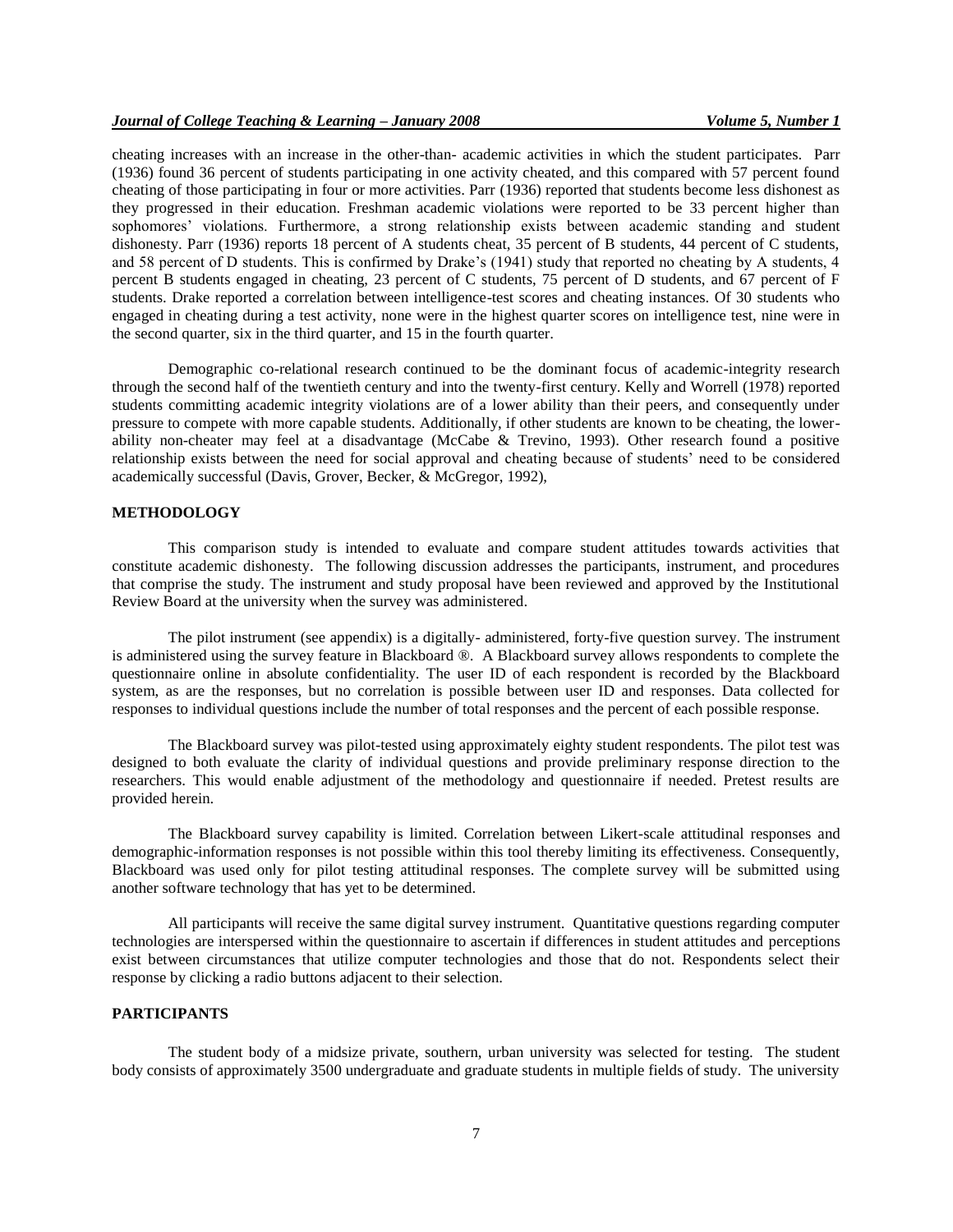is principally a liberal arts and sciences institution. Approximately one-fourth of the undergraduate population is in the school of business. The student body is multicultural and multiracial.

## **TERM DEFINITIONS**

- *Academic Integrity Violation*: Cheating. Violating the academic integrity policies of the university.
- *Cheating*: to violate rules dishonestly as at cards or on an examination (Merriam-Webster Online Dictionary, 2005). Violation of the written or verbal requirements established for an assignment or examination.
- *Fabrication:* The creation of data and/or information without basis in fact.
- *Minor Cheating*: an academic integrity violation sufficiently serious to merit a point reduction on an assignment or examination but no additional punitive action.
- *Moderate Cheating*: an academic integrity violation sufficiently serious to merit the student failing the assignment but no additional punitive action.
- *Not Cheating*: an activity that does not constitute an academic integrity violation.
- *Plagiarism*: "the use of someone else's words or ideas without an appropriate acknowledgement" (Catalog, 2004). "To steal and pass off (the ideas or words of another) as one's own: use (another's production) without crediting the source.
- *To commit literary theft***:** present as new and original an idea or product derived from an existing source" (Merriam-Webster Online Dictionary, 2005).
- *Prevarication*: Lying about an examination or assignment to receive unmerited benefit or advantage.
- *Serious Cheating*: an academic integrity violation sufficiently serious to merit the student failing the course and being reported to the university's academic counsel for disciplinary action.

#### **DISCUSSION OF SURVEY RESULTS**

The authors classified the pre-test survey questions into categories. Initially, the questions were divided into two super-ordinate categories reflecting whether the incident questioned involves using computer technologies or non-computer/paper instruments. Consequently, the initial two categories are computerized and noncomputerized. The computerized category was restricted to those activities that are not possible without the aid of computer technologies. Consequently, purchasing a paper from a website is a computerized activity while purchasing a paper from another student is viewed as using a non-computer technology. The website purchase requires computer technology use while another student may provide a hand-written paper.

Subsequently these two categories were subdivided into the following categories:

- Plagiarism: any activity that a student engages in which may be construed as an academic integrity violation that involves the incorporation of another's words, ideas, or concepts without properly acknowledging that author within the context of the student's document. See plagiarism in the definitions section
- Testing: any activity that a student engages in which may be construed as an academic integrity violation during or associated with an examination, test or quiz.
- Fabrication/Prevarication: any activity that a student engages in which may be construed as an academic integrity violation and involves the false creation of data and/or information, lying about an assignment or examination to achieve unmerited additional credit, failure to fully disclose relevant facts which results in a misinterpretation on the part of an instructor, or the willful destruction or concealment of academic materials to prevent other students from accessing it.
- Unclassified cheating: any potential academic integrity violation not encompassed by one of the aforementioned categories.

Dividing the questions into these categories provides the matrix for question evaluation and comparison displayed in Table 1.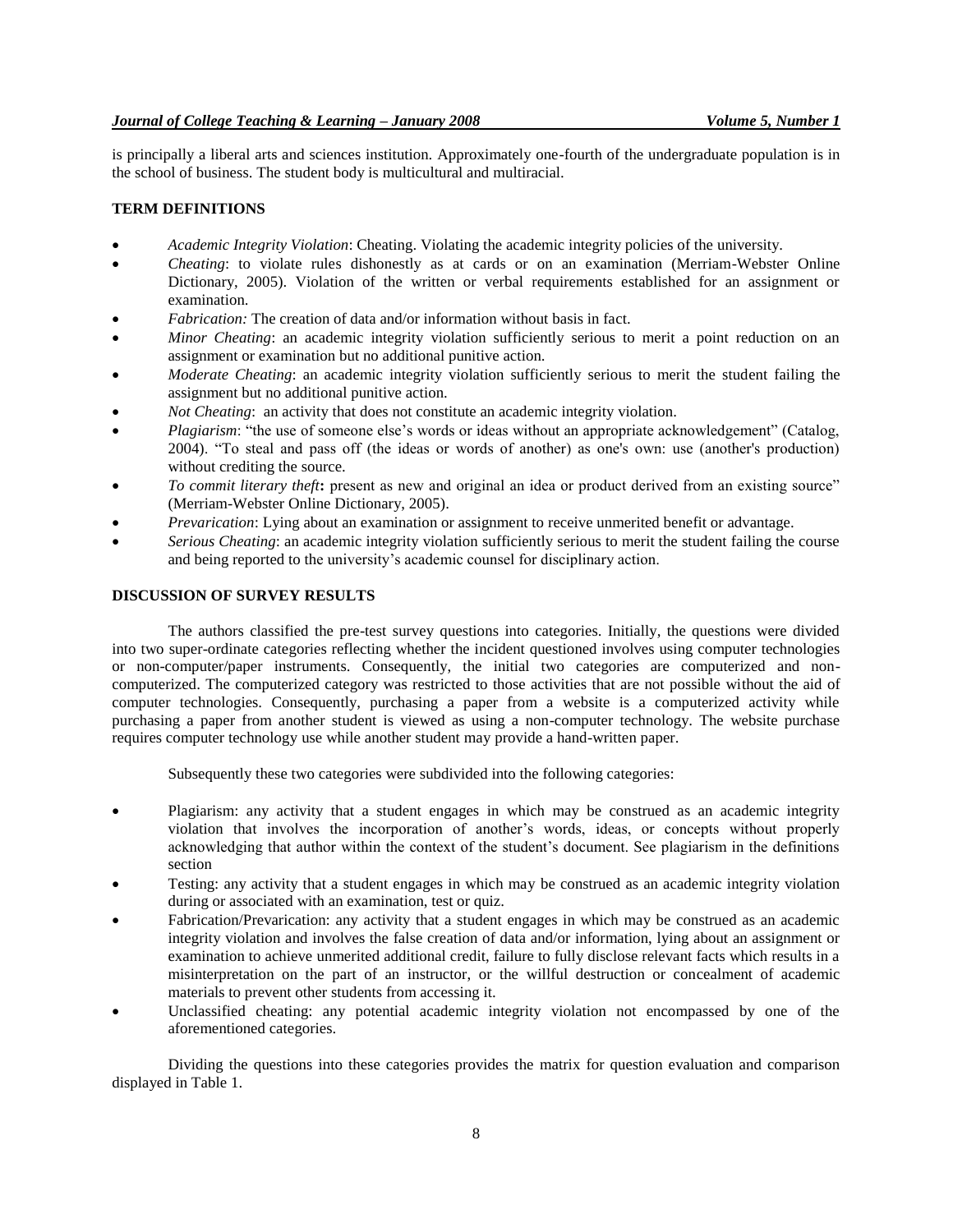|                                  | Computerized | Non-computerized |
|----------------------------------|--------------|------------------|
| <b>Plagiarism</b>                |              |                  |
| <b>Testing</b>                   |              |                  |
| <b>Fabrication/Prevarication</b> |              |                  |
| <b>Unclassified cheating</b>     |              |                  |

#### **Table 1 - Pre-test survey question categories:**

Categorizing the survey questions in this manner provides several venues for analysis and comparison of responses. The most obvious is a comparison of student attitudes as it relates to computerized and non-computerized cheating. Second, comparisons may be made of student attitudes towards academic integrity violations among the various subordinate categories, within each of the super-ordinate categories. Finally, student responses, within each of the subordinate categories, may be compared to evaluate if students view different types of activities, within a subordinate category, as more or less serious as other activities within that category. Table 1 (with the pre-test survey questions assigned to categories within the table) is in the appendix. Questions one and 2 are generalinformation questions and are not assigned to categories.

## **DATA ANALYSIS**

**H1o:** College students do not understand what constitutes the scope of academic integrity violations.

The authors, to determine if students recognize academic integrity violations and their level of seriousness, performed a subjective evaluation of pre-test results. The aggregate data in the four categories: Plagiarism, Testing, Fabrication/Prevarication, and Unclassified were examined and compared across groups. Of the students surveyed in the category of plagiarism, 58% believe it to be a non-serious academic violation to submit another student's work as their own, to purchase a term paper, or to write a paper for another student. Further, this data set shows the same 58% of students find it not serious cheating to copy a few sentences from a book without citing, to copy and paste from another student's paper, or to copy and paste from the internet.

| Plagiarism                       | Average |  |
|----------------------------------|---------|--|
| Not Cheating                     | 6.18%   |  |
| Minor Cheating                   | 22.81%  |  |
| Moderate Cheating                | 28.57%  |  |
| Serious Cheating                 | 42.11%  |  |
|                                  |         |  |
| <b>Testing</b>                   |         |  |
| Not Cheating                     | 14.12%  |  |
| Minor Cheating                   | 23.54%  |  |
| Moderate Cheating                | 26.18%  |  |
| Serious Cheating                 | 35.82%  |  |
|                                  |         |  |
| <b>Fabrication/Prevarication</b> |         |  |
| Not Cheating                     | 25.37%  |  |
| Minor Cheating                   | 26.04%  |  |
| Moderate Cheating                | 21.56%  |  |
| Serious Cheating                 | 27.03%  |  |
|                                  |         |  |
| <b>Unclassified Cheating</b>     |         |  |
| Not Cheating                     | 47.76%  |  |
| Minor Cheating                   | 22.39%  |  |
| Moderate Cheating                | 19.40%  |  |
| Serious Cheating                 | 10.45%  |  |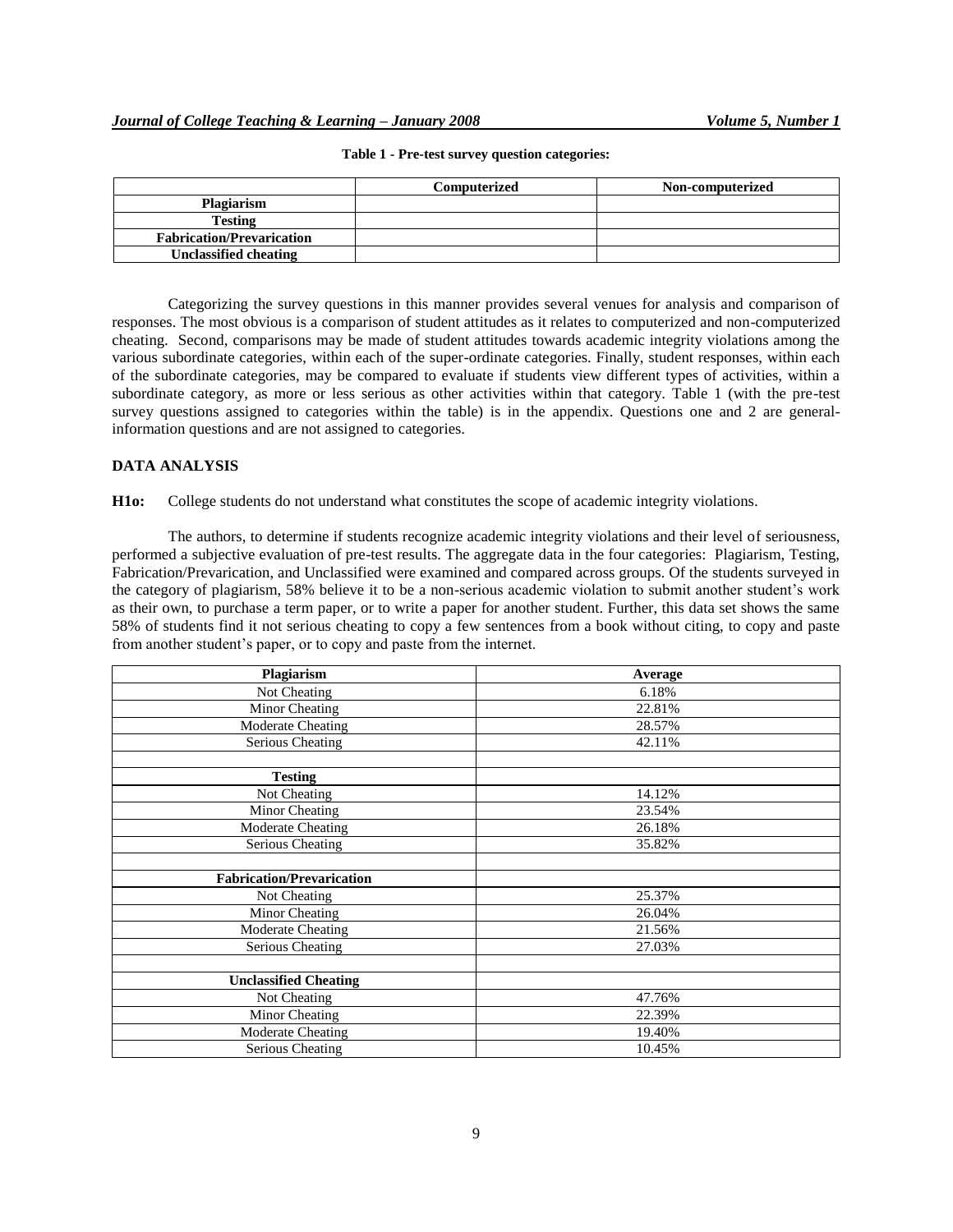In the testing category, including both computerized and non-computerized questions, 65% of students consider not serious such academic violations as the following:

- Changing answers on a graded test to raise the score
- Cheating on a computerized test
- Looking at another student's monitor
- Copying from another student's work without their knowledge
- Helping another student cheat
- Using crib notes or taking and using computer help during an exam

An evaluation of the Fabrication/Prevarication category revealed that 73% of students consider not serious such academic violation as the following:

- Damaging library materials,
- Fabricating a reference list
- Failing to list all sources in a reference list
- Falsifying lab results or research data,
- Misquoting a source intentionally
- Lying about due dates or lying to receive undeserved credit

From the survey questions in the unclassified categories of cheating, 90% of students consider not serious cheating the following range of actions:

- Failing to contribute a fair share to a group project or letting others do more work
- Failing to use assigned format
- Receiving unauthorized help on an assignment
- Sharing an assignment for others to us as an example
- Working on an assignment for others without authorization

Table 4 displays the average student responses for each of the four categories evaluated.

 $H2o:$   $\mu b1 = > \mu b2$ ,

College students are equally prone to commit academic integrity violations when they believe an activity constitutes an academic integrity violation, as they are when they do not believe an activity constitutes an academic integrity violation.

A preliminary evaluation of hypothesis two based on pre-test results was not performed.

**H3o:**  $\mu$ 1 >  $\mu$ 2,

Initially, this study compared student attitudes to computerized and non-computerized testing and plagiarism considering the definitions as outlined in the Term Definitions, see page 9. Questions related to activities of similar academic integrity violation are paired to provide a direct comparison for similar activities utilizing computer technologies and using non-computer technologies. Three pairs of questions will be examined in the computerized plagiarism versus non-computerized plagiarism categories, and three pairs of questions will be examined in the computerized testing versus non-computerized testing categories. The following paired questions will be analyzed: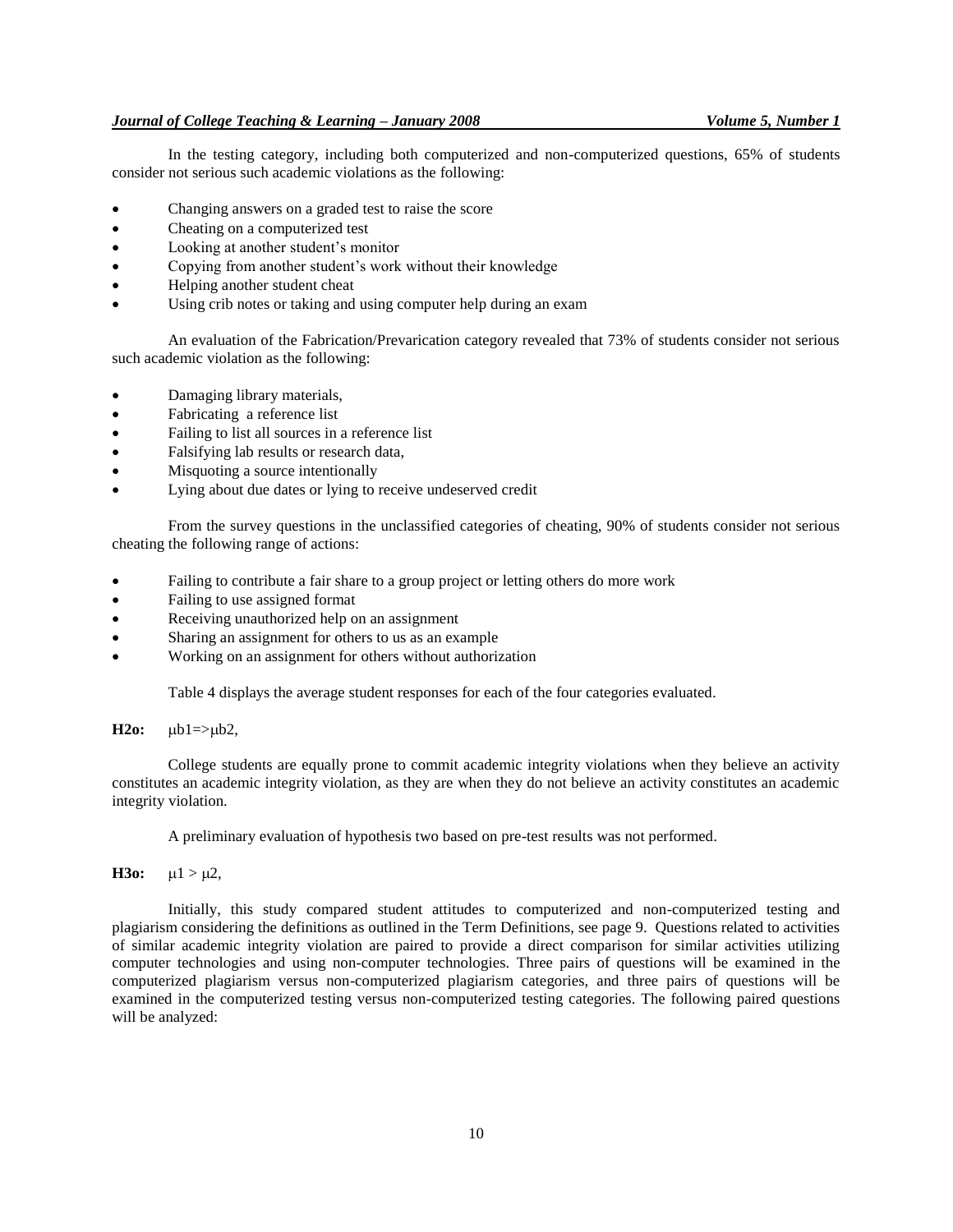- Pair One (plagiarism): Questions 35 - Submitting a paper acquired in whole or part from a Website that did not charge for this information
	- Question 36 Submitting an assignment done by someone else as your own
- Pair Two (plagiarism): Question 6 – Copying a few sentences from a book source without quotes Question 7 – Copying a friend's spreadsheet, PowerPoint, database or other computerized assignment
- Pair Three (plagiarism) Question 11 - Cutting and pasting another student's work into yours Question 40 - Turned in an assignment copied from another in whole or part
- Pair Four (plagiarism)
- Question 9 Copying material word for word from a written source without quotes and crediting the source Question 12 - Cutting and pasting from an internet source without quotes or citing the source
- Pair Five (plagiarism) Question 34 - Buying a term paper from a website. Question 3 - Buying a term paper from another student.

The comparisons of these pairs and the overall values are accomplished using the **two-sample test of proportions** based on the following hypothesis:

 $H_0: \Pi_1 = \Pi_2$  the null hypothesis (non-computerized equals computerized)  $H_A: \Pi_1 \neq \Pi_2$  the alternate hypothesis

The null hypothesis makes the following statement: the two samples come from populations where the proportions of students responding with response number 4 (serious cheating) to the questions are the same. The alternate hypothesis says the proportions are different. The tests will be done 2 tailed, and using the five percent level of significance:  $\alpha = .05$ . Since the sample sizes are large (n=57), a z test is used.

$$
z = \frac{p_1 - p_2}{\sqrt{\frac{(p_c)(1 - p_c)}{n_1} + \frac{(p_c)(1 - p_c)}{n_2}}}
$$

- $\bullet$   $p_1$  = the proportion in sample 1 (computerized plagiarism sample) that responded to the question with response number 4 (serious cheating).
- $\bullet$   $p_2$  = the proportion in sample 2 (non-computerized plagiarism sample) that responded to the question with response number 4 (serious cheating).
- $p_c$  = the pooled (combined) proportion, which is a weighted average of  $p_1$  and  $p_2$
- Since the sample sizes are the same,  $n_1 = n_2 = 57$

The following are the test results for the paired questions and the overall summary. The test for paired questions thirty-four and three is provided in its entirety to demonstrate the evaluation process used. The test results for other paired questions and overall results are summarized.

#### **Test 1 - Questions 34 (sample 1) and 3 (sample 2)**

$$
H_0: \Pi_1 = \Pi_2
$$
  $H_A: \Pi_1 \neq \Pi_2$   $\alpha = .05$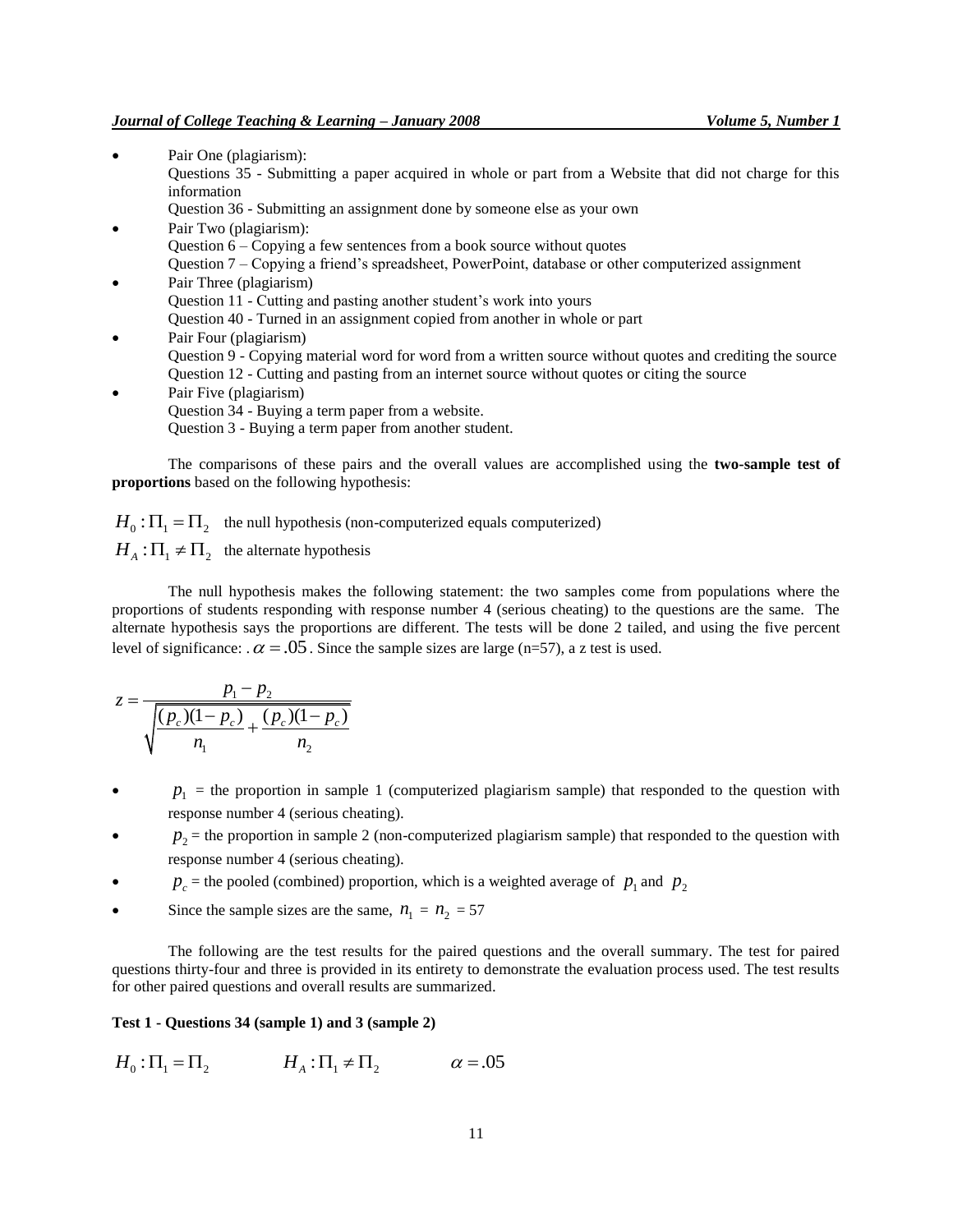The computed value of the test statistic (using the z formula above) is -1.6357 (this formula takes all the information from the two samples and combines into one number - this is the evidence from the sample).

- Decision Rule: If the computed value of the test statistics is greater than 1.96 or less than -1.96, reject the null hypothesis.
- Conclusion: Do not reject the null hypothesis the sample evidence suggests that there is no significant difference in the proportion of the computer and non-computer plagiarism students who responded 4 to the question.
- p-value what is the lowest level of significance at which we would reject the null for this test, p-value is 0.10

## **Test 2: Questions 7 and 6**

Computed value of test statistic is 0. p-value is 1. Do not reject, look to test 1 for explanation.

## **Test 3: Questions 11 and 40**

Computed value of test statistic is 1.2865. p-value is 0.197. Do not reject.

## **Test 4: Questions 12 and 9**

Computed value of test statistic is -2.2305. p-value is 0.0258. Reject the null hypothesis. The sample evidence suggests that a significantly smaller proportion of the computer group responded 4 to this question.

#### **Test 5: Questions 35 and 36**

Computed value of test statistic is 0.1591. p-value is 0.8728. Do not reject.

## **Test 6: Overall**

Computed value of test statistic is -0.6428. p-value is 0.5222. Do not reject.

#### **CONCLUSIONS**

Based on preliminary analysis of the pre-test data, the students surveyed lack an understanding of the seriousness of many academic integrity violations, and present no clear understanding of what constitutes an academic violation. Approximately sixty-six percent of the student responding indicated that, based on aggregate category data, cheating during testing is not serious. Anecdotally, faculty who were questioned indicated all of the survey questions related to testing to be serious infractions of academic integrity violations. However, it would be helpful, from a co- relational view, to survey faculty to ascertain the correlation between faculty attitudes based on empirical survey responses and the student attitudes reflected herein.

 The analysis of the computerized versus non-computerized data, related to testing, indicates that there is not a statistically significant difference in student attitudes towards academic integrity violations in either venue. However, a statistically significant difference exists in students' responses related to copy-and-paste plagiarism in computerized versus non-computerized circumstances. Students do not believe that copy-andpaste plagiarism, when using computer technologies, is as serious an issue as copying from literature without citing, when computer technologies are not used.

## **RECOMMENDATIONS**

The complete survey, including demographic questions, should be presented to a larger population of students. This will either help to support (or refute) the conclusions drawn herein and will provide rich data for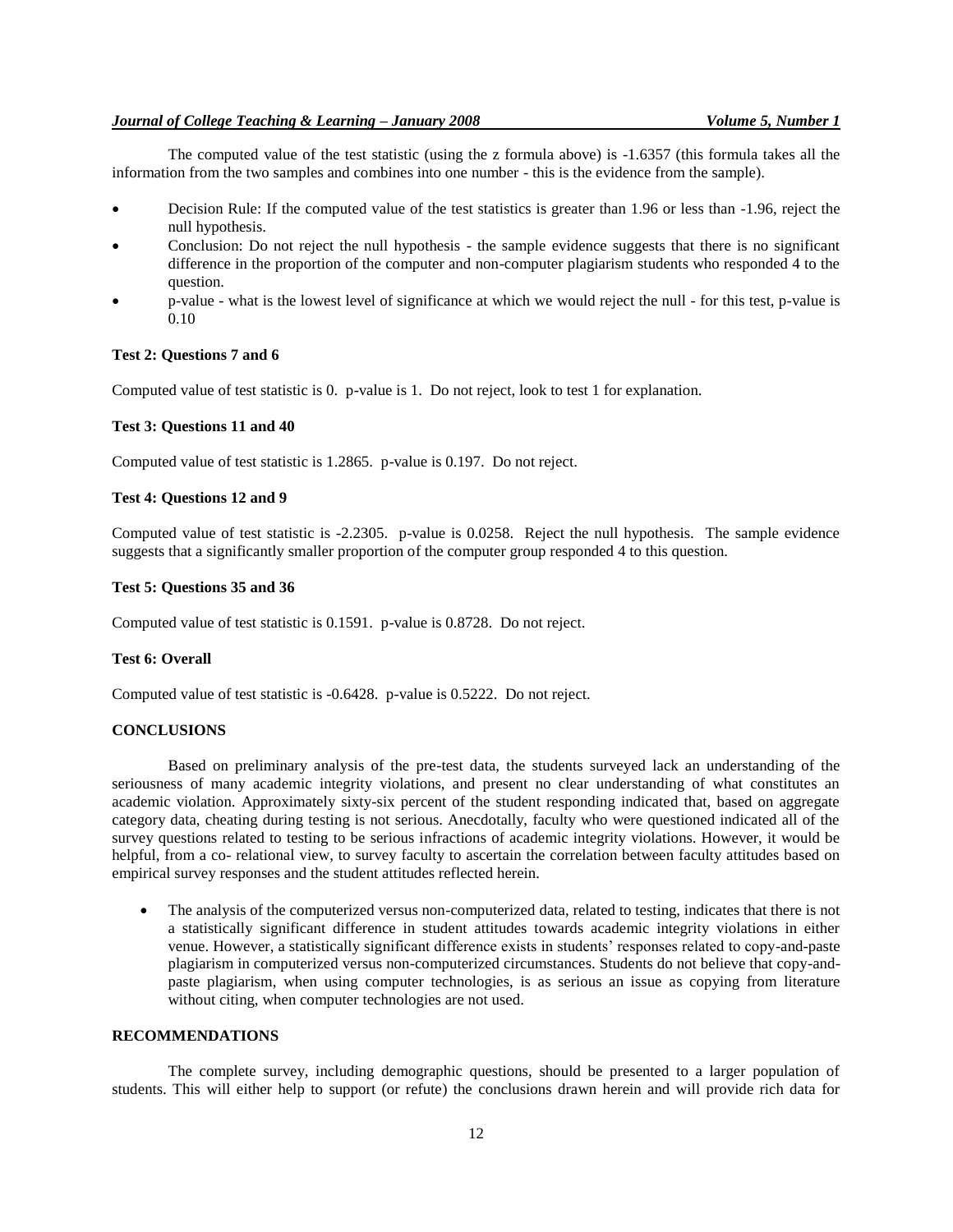demographic analysis of specific questions. Additional question pairs related to computerized versus noncomputerized academic integrity violations should be incorporated into the instrument to provide a broader base for this analysis. Finally, faculty should be surveyed to determine if there is a correlation between faculty attitudes and student attitudes regarding academic integrity violations.

## **REFERENCES**

- 1. Baker, R. (2003). Digital academic dishonesty. Proceedings of the Hawaii International Conference on Education, Honolulu, HI.
- 2. Baker, R., & Papp, R. (2003). Academic integrity violations in the digital realm. Proceedings of the Southern Association for Information Systems Conference, Savannah, GA.
- 3. Blackboard. (n.d.). Blackboard homepage. Retrieved January 6, 2002, from [http://www.blackboard.com.](http://www.blackboard.com/)
- 4. DiCesare, Frank. (April 11, 2000). Thirty Students Accused of cyber-cheating. Northeastern University. Retrieved September 30, 2006, fro[m http://www.whatsnew.neu.edu/cheating000411.html](http://www.whatsnew.neu.edu/cheating000411.html)
- 5. Daniel, L., & Onwuegbuzie, A. (2000, November). Toward an extended typology of research errors. Paper presented at the annual conference of the Mid-South Educational Research Association, Bowling Green, KY.
- 6. Davis, S., Grover, C., Becker, A., & McGregor, I. (1992). Academic dishonesty: prevalence, determinants, techniques, and punishments. *Teaching of Psychology 19*, 16-20.
- 7. Drake, C. (1941). Why students cheat*. Journal of Higher Education*, *XII* (8), 418-42.
- 8. Eisenberger, R., & Schank, D. (1985). Personal work ethic and effort training affect and Social Psychology cheating. *Journal of Personality 49*, 520-528.
- 9. Jacksonville University. *Jacksonville University Catalog (2004-2005).* Jacksonville, Florida.
- 10. Johnson, B., & Turner, L. (2003). Data collection strategies in mixed methods research. In A. Tashakkori & C. Teddlie (Eds.), *Handbook of mixed methods in social & behavioral research* (pp. 298-299). Thousand Oaks, CA: Sage.
- 11. Kelly, J. A. & Worrell, L. (1978). Personality Characteristics, Parent Behaviors, and Sex of the Subject in Relation to Cheating. *Journal of Research in Personality, 12*, 179-188.
- 12. Koch, K. (2000). Cheating in schools, *CQ Researcher*, *10*(32), 747-57.
- 13. Lester, M., and Diekhoff, G. (2002). A Comparison of Traditional and Internet Cheaters. *Journal of College Student Development, 43*(6), 906-911.
- 14. May, K., & Loyd, B. (1993). Academic dishonesty: The honor system and students' attitudes. *Journal of College Student Development, 34*(2), 125-129.
- 15. Merriam-Webster Online. (2005). Merriam Webster, Inc. [Electronic Version].
- 16. McCabe, D., & Bowers, W. (1994). Academic dishonesty among males in college: A thirty year perspective. *Journal of College Student Development 35*(1), 5-10.
- 17. Mccabe, D., & Trevino, L. (1993). Academic Dishonesty: Honor Codes and Other Contextual Influences. *Journal of Higher Education, 64*(5), 522-538.
- 18. Mcmurtry, K. (2001). E-Cheating: Combating a 21<sup>st</sup> Century Challenge, *T.H.E. Journal*, 29(4), 36-41.
- 19. Nowell, C., & Laufer, D. (1997). Undergraduate Student Cheating In the Fields of Business and Economics. *The Journal of Economic Education, 28*, 3-12.
- 20. Onwuegbuzie, A. (2003) Expanding the framework of internal and external validity in quantitative research. *Research in the Schools, 10*(1), 71-89.
- 21. Parr, F. W. (1936). The Problem of Student Honesty. *The Journal of Higher Education, 7*(6), 318-326.
- 22. Plowman, T. S. (2000). Academic Integrity and Informational Technology. *Tech Trends*, *44*(1), 24-30.
- 23. Tibbets, S. (1999). Differences between women and men regarding decisions to commit test cheating. *Research in Higher Education, 40*, 323-342.
- 24. Wilson, R. (1999). Colleges urged to better define academic integrity and to stress its importance, *Chronicle of Higher Education*, *46*(8), A18.

## **APPENDIX**

The appendix may be viewed at: <http://users.ju.edu/rbaker1/academicintegrityappendix.doc>